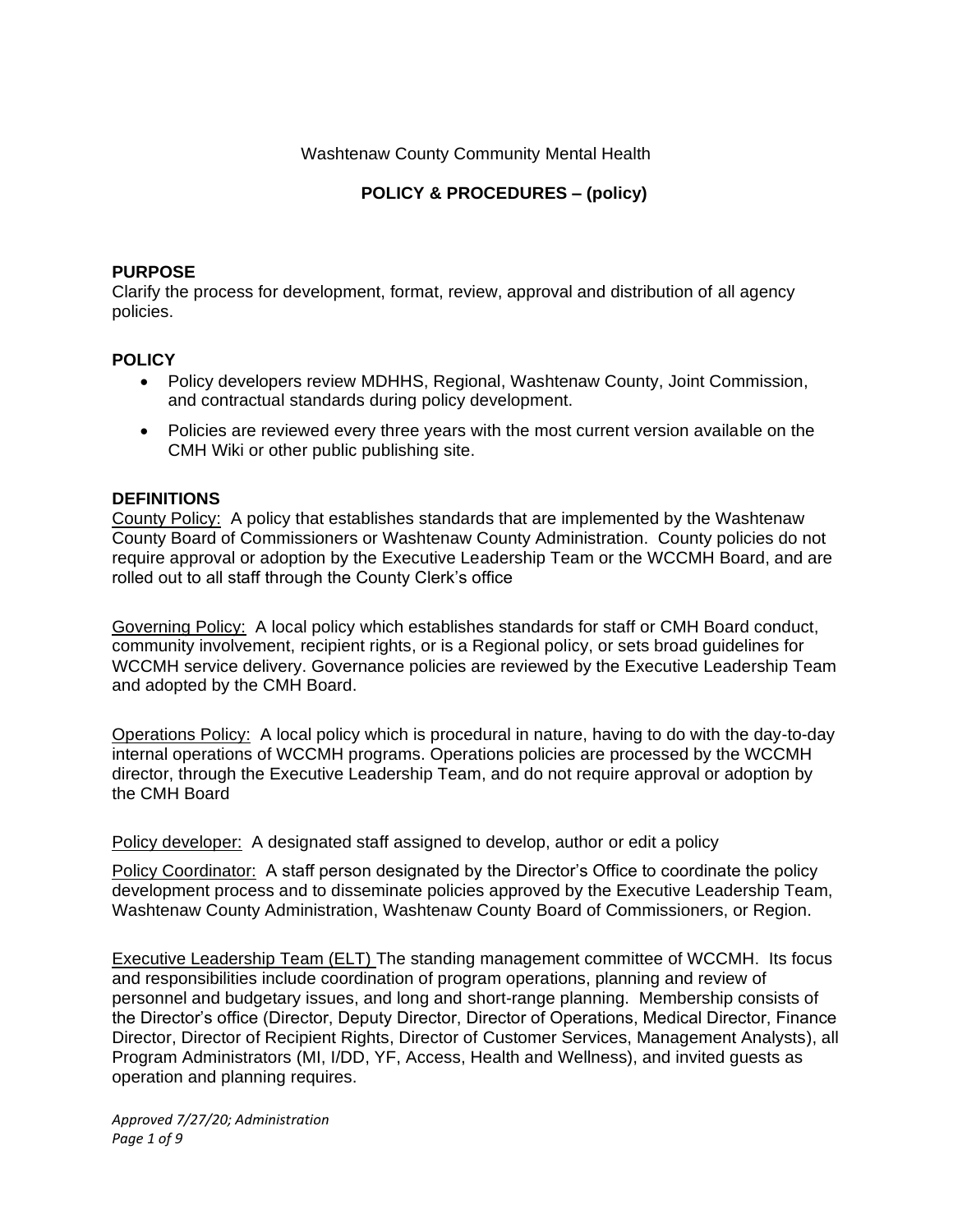# **STANDARDS**

- WCCMH refers to Washtenaw County Community Mental Health and CMH refers to Community Mental Health for this and all agency policies.
- CMH Board refers to the Washtenaw County Community Mental Health Board of Directors for this and all agency policies.
- This and all policies apply to all programs directly operated by WCCMH and its staff members including students, volunteers and interns, and contracted providers unless otherwise stated in a specific policy.

#### **PROCEDURE(S)**

*See procedures manual*

## **REFERENCES/NOTES**

There are no additional external references, sources or notes for this policy.

#### **EXHIBITS**

- A. Policy Renewal Notice template
- B. Policy template
- C. Example of policy update notice (with Relias Policy Cheat Sheet)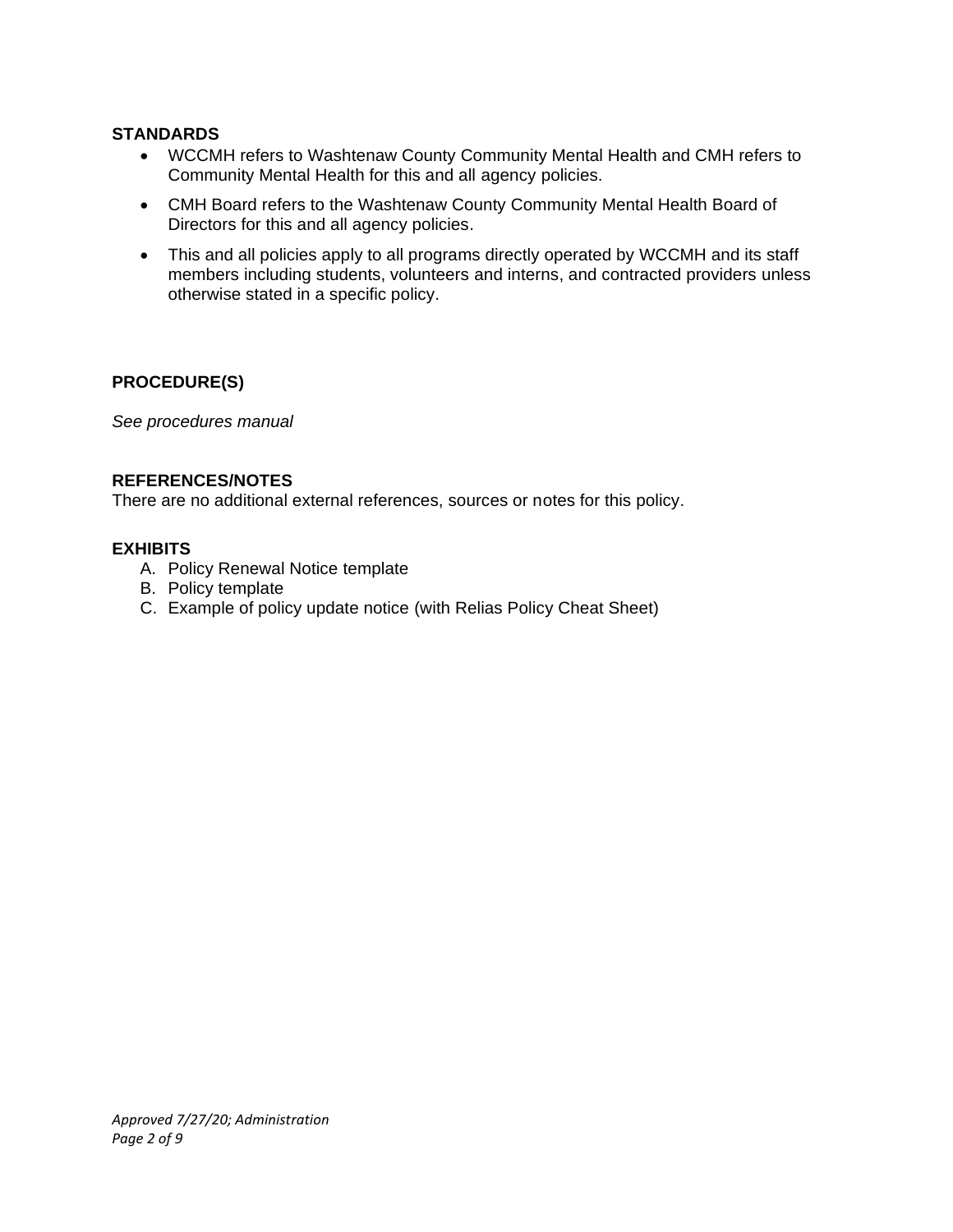Hello,

You are receiving this notice because you are the designated review lead for a policy due for renewal within the next 30 days.

The policies you should review and revise include:

- Title of Sample Policy
- Regional Title of Sample Policy **\***

You have a total of 2 attachments related to this policy. You can make your edits directly in the Word documents attached.

**\*Please Note:** this is a regional policy. We cannot make updates to regional policies, only create local CMH addendums as necessary. Click on the policy title to review it and ensure there is no need for a CMH Addendum.

Please forward your edited policies to me via email no later than one week prior to your assigned due date: **00/00/0000**

- **■** If there are no edits necessary, please let me know.
- **■** If you are reviewing a Regional policy and determine there is no need for a CMH addendum, please let me know.

Also remember~

- Your edits should be obviously marked either by changing the font (**bold**, *italics*, or highlighting) or by using the "showing markup" option. (Find this under the "review" tab in MS Word)
- **Consider any MDHHS, Joint Commission, Regional Affiliate policies already in place when** making your edits.
- Please contact me if you have any questions or will be late with submitting your policy edits.

Thank you,

*Approved 7/27/20; Administration Page 3 of 9*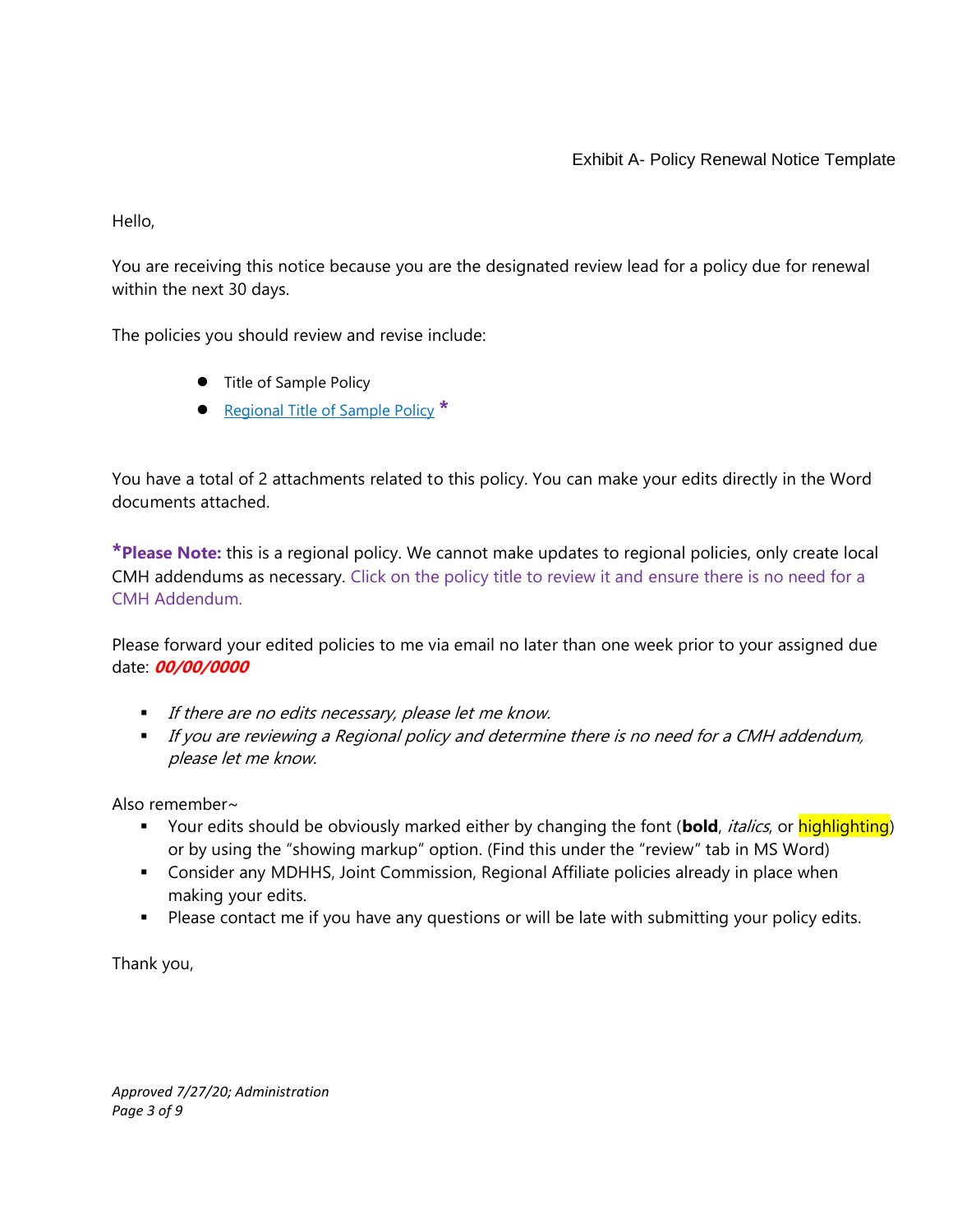## *PURPOSE*

State basic purpose of policy; desired result or end goal expected to be accomplished with policy.

#### *POLICY*

- Any notices, guidelines, rules, requirements or standards for policy implementation
- Any other clarifying statements or need to know information

#### *STANDARDS*

State the applicable requirements that staff, contracted providers, CMHSPs, and providers under one time agreements are held accountable for meeting.

This heading can be deleted if there are no specific standards for the policy.

#### *DEFINITIONS*

- If applicable, include them under this heading. This heading can be deleted if there are no definitions, or it be noted "There are no additional definitions pertinent to this policy at this time."
- Definitions should be formatted as follows:

Word: Underlined, followed by a colon and the definition and standard spacing between definitions. Words in a phrase: Formatting continues as described.

# *PROCEDURE(S)*

*This is for reference only. Effective 2012, procedures are no longer included in the policy but are available.as separate documents in Relias where applicable.*

| <b>WHO</b>                | <b>DOES WHAT</b>                                                                                                                                                                                                                                                                                                                                                                                  |
|---------------------------|---------------------------------------------------------------------------------------------------------------------------------------------------------------------------------------------------------------------------------------------------------------------------------------------------------------------------------------------------------------------------------------------------|
| Policy Developer/Author   | Prepares a draft policy, following<br>$\blacksquare$<br>quidelines in "Policies and Procedures"<br>Formats according to attached exhibit and<br>٠<br>general guidelines<br>Uses size 11 Arial font for text<br>Uses all 1" margins<br>Submits electronic version of draft policy<br>٠<br>by or before established deadline to policy<br>coordinator for Executive Leadership Team<br>(ELT) review |
| <b>Policy Coordinator</b> | Sends 30-day notice of policy renewals<br>$\blacksquare$<br>due to designated Policy Developer<br>Gathers edited policies for ELT review on<br>$\blacksquare$<br>schedule                                                                                                                                                                                                                         |

*Approved 7/27/20; Administration Page 4 of 9*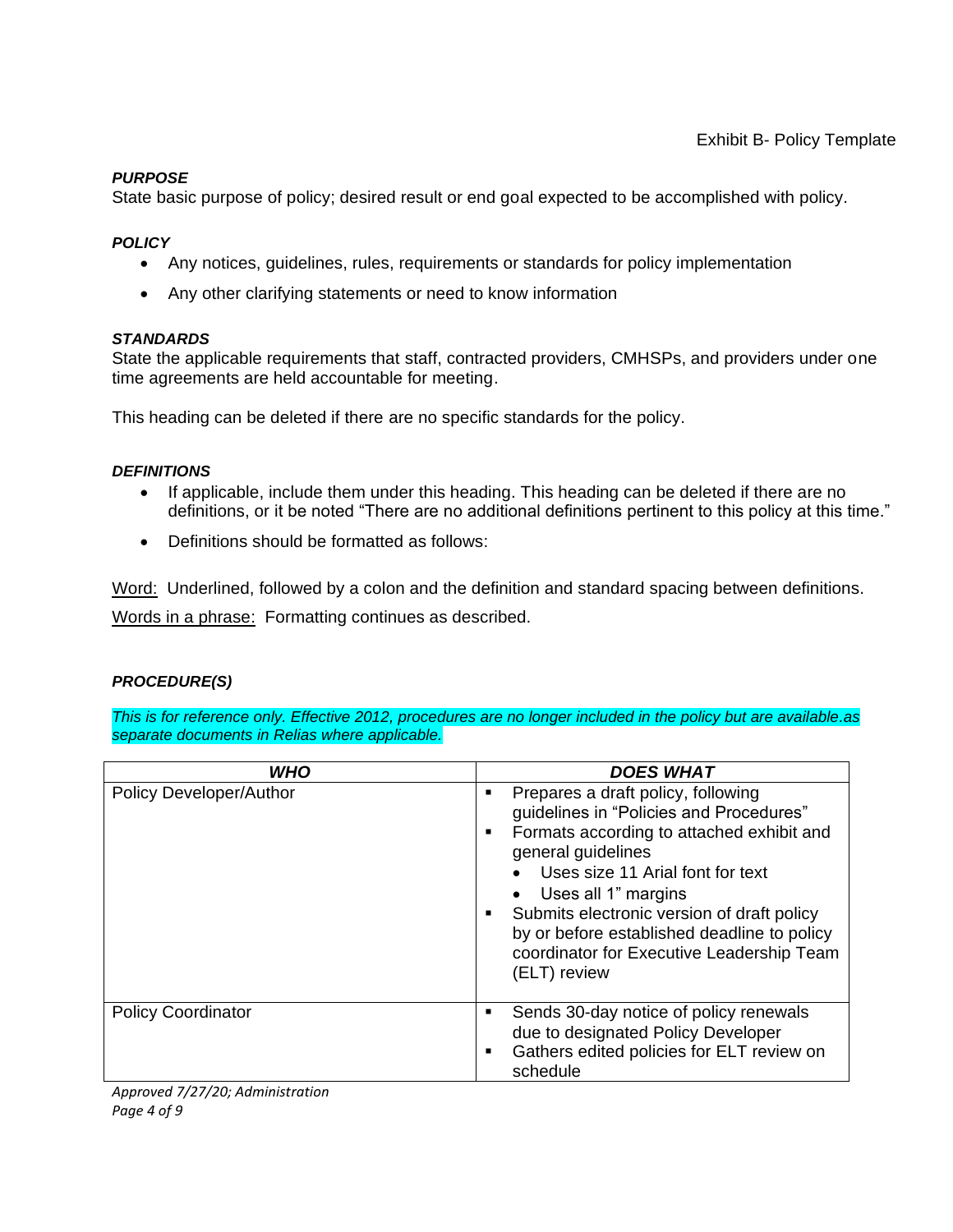| Executive Leadership Team (ELT) | Reviews and approves policies or returns<br>٠<br>to policy author for further development                                                                                                                                                                                                                                                                                                                                                                                                                                                                                                                                                                                                                                       |  |
|---------------------------------|---------------------------------------------------------------------------------------------------------------------------------------------------------------------------------------------------------------------------------------------------------------------------------------------------------------------------------------------------------------------------------------------------------------------------------------------------------------------------------------------------------------------------------------------------------------------------------------------------------------------------------------------------------------------------------------------------------------------------------|--|
| <b>Policy Coordinator</b>       | Records team recommendations for<br>٠<br>approval or return and follows up<br>accordingly with policy developer or<br>publishing procedure.<br>Makes edits and updates to policy and<br>publishing site(s) for policies<br>"approved" or "approved with edits"<br>Returns any policies not "approved" or<br>"approved with edits" to policy<br>developer with ELT recommendations<br>to restart procedure from beginning<br>Forwards approved governing policies<br>and adopted regional policies to CMH<br>Board Coordinator to be added to CMH<br>Board consent agenda for adoption.<br>All policies (or reference links where<br>applicable) public website (policies<br>only), and through Relias for staff<br>attestation. |  |

#### *REFERENCES/ NOTES*

- Include any titles, links, or "bibliography" information or reference tools used in developing the policy here.
- Include a list of any specific documents or resources used in policy development. These are typically specific laws, codes or other regulatory basis for establishing a policy and might include:
	- 1. Legal authorities which mandate policy content and elements
	- 2. Legal authorities which authorize policy content and elements.
	- 3. List of other policies or documents used to complete policy revisions
- Indicating "(none)" is acceptable if there are no additional external references, sources or notes for the policy.

#### *EXHIBITS*

- A. Include any handy templates, or example forms in exhibits
- B. Include any relevant documents in exhibits
- C. Label all exhibits individually for tracking purposes.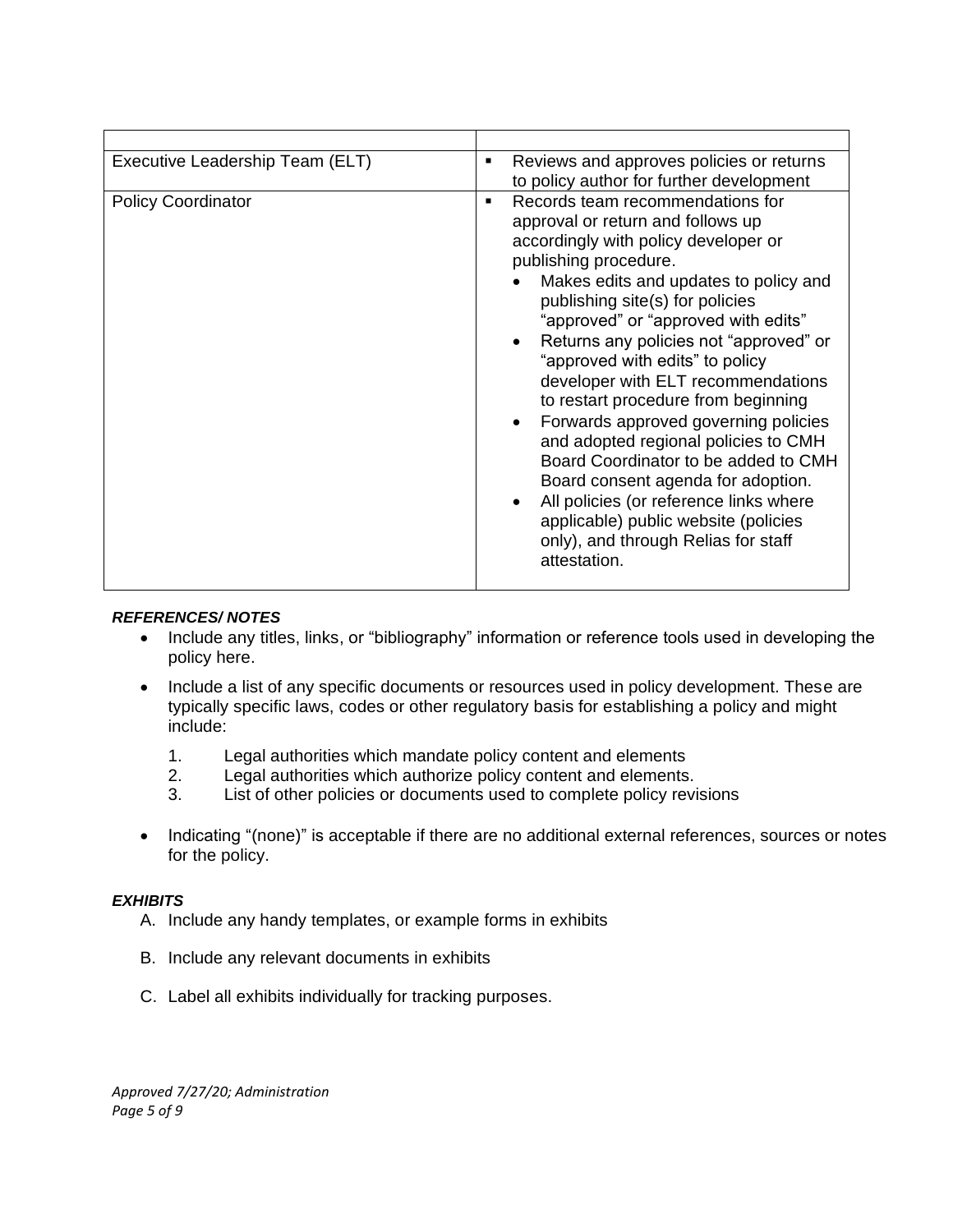Hello,

The Following Update(s) have occurred regarding a CMH policy or procedure.

You are required to log in to your Relias account within the next 30 days to review and attest to the review of these policy updates.

\*Please review the policy (policies) for your own understanding, and direct any questions you might have to your supervisor.

- (Policy Name), (Policy #00.000) has been **updated** as of (approval date).
- (Policy Name), (Policy #00.000) has been **newly added** as of (approval date).
- (Policy Name), (Policy #00.000) has been **archived and is no longer active** as of (approval date).
- (Policy Name), (Policy #00.000) is a regional policy which has been CMH adopted as of (approval date).
- (Policy Name), (Policy #00.000) is a CMH Board policy which has been approved as of (approval date).

All policies and procedures are available in Relias for future reference. (Search by keyword, or use "CMHPOL" for a list of policies, and "CMHPRO" for a list of procedures)

Thank you.

 $\overline{\mathcal{L}}$ 

*The following information is from a PDF attachment that will go out with any notice of policy updates.*

**How to meet your Policy & Procedure Review Requirement:** Log into Relias as you normally would. On the Current Training tab, locate the current Policy and Procedure Binder Click the "Take Now" button to launch the policy viewer

*Approved 7/27/20; Administration Page 6 of 9*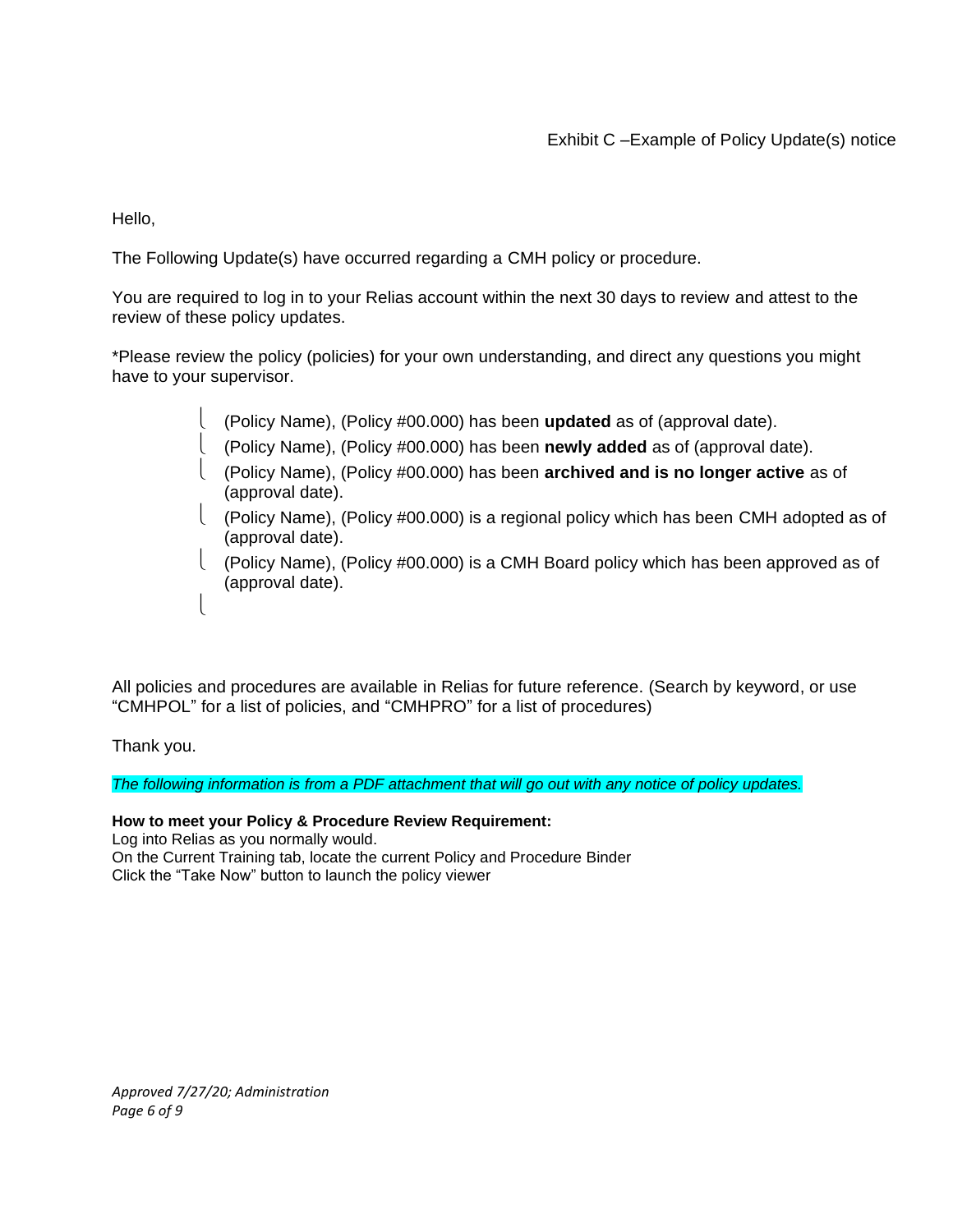Policies & Procedures

# **CMH Policy Test Chapter (Non-Recurring Binder)**

| 5 Tips to Create Happier Employees<br>0 hours  | Due 6/22/2017 | <b>Take Now</b> |
|------------------------------------------------|---------------|-----------------|
| Science of Gratitude and Well Being<br>0 hours | Due 6/22/2017 | <b>Take Now</b> |

In the Policy viewer, select the Start button. The policy will open in a new window. Be sure to "allow pop-ups" to see the content.

| 5 Tips to Create Happier Employees<br>0 hours<br>Email Contact: Angela Zander<br>494836                                                                          |  |
|------------------------------------------------------------------------------------------------------------------------------------------------------------------|--|
| 5 Tips to Create Happier Employees Email Binder Contact                                                                                                          |  |
| When you have finished reading the document please close the<br>uver all and continue to the attestation.<br>5 Tips to Coate Happier Employees ><br><b>Start</b> |  |
| <b>Attestation Statement</b><br>Start,                                                                                                                           |  |

When you are done reading, click the Next button in the original window to get to the Attestation, confirming you are meeting the requirement by reviewing the policy.

*Approved 7/27/20; Administration Page 7 of 9*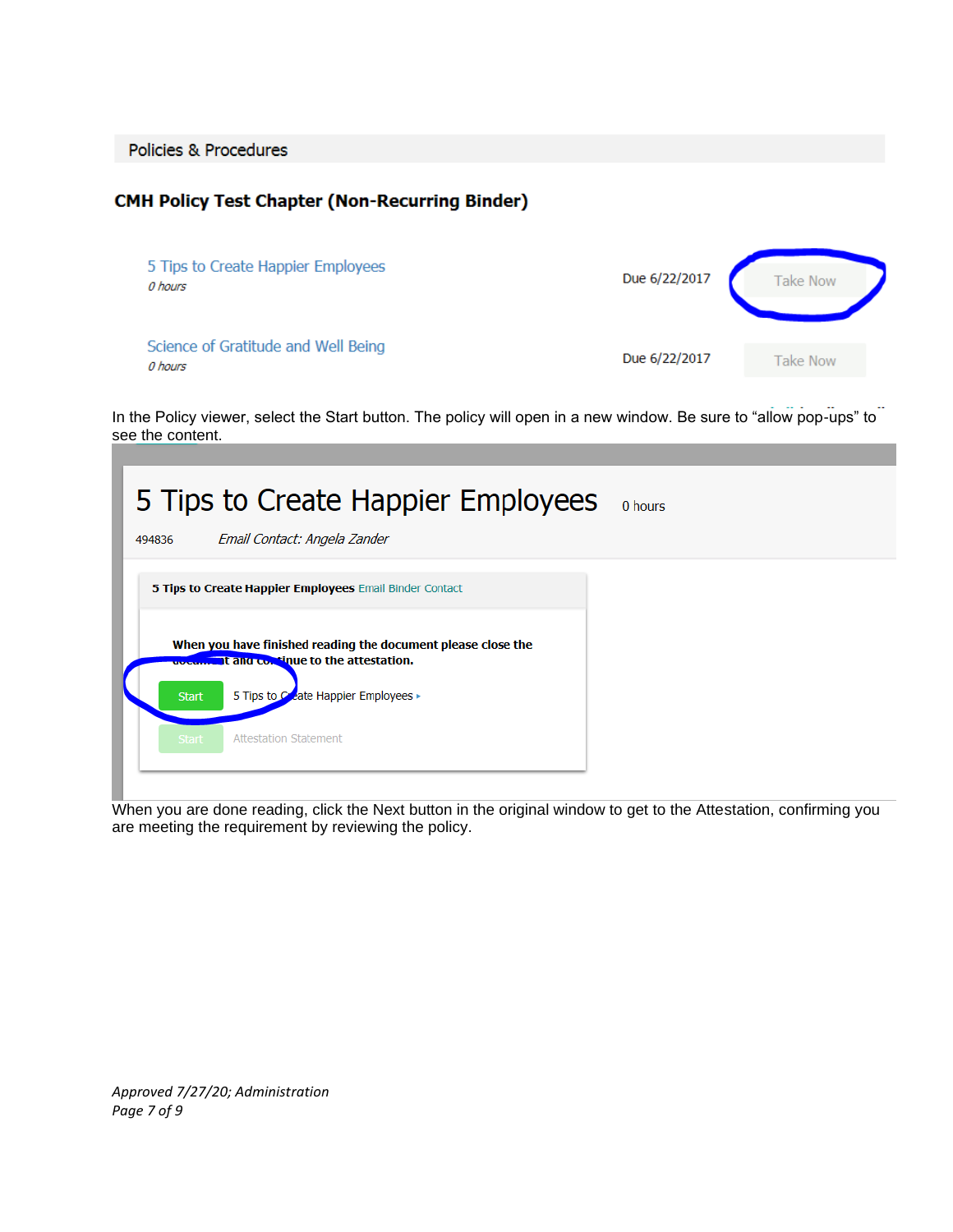| <b>Next</b><br>Exit                                                                                                                                   |      |
|-------------------------------------------------------------------------------------------------------------------------------------------------------|------|
| Your content has been launched in a new window<br>Relaunch                                                                                            |      |
|                                                                                                                                                       |      |
| 5 Tips to Create Happier Employees - Attestation Statement                                                                                            | Exit |
| In order to be marked complete for reviewing this document, you must attest below.                                                                    |      |
| I have reviewed this document and acknowledge that I understand the content, or will ask my supervisor for assistance or clarity should I<br>need it. |      |
| $\Box$ I affirm that my name is ANGELA ZANDER and that I am the person who reviewed this document.                                                    |      |
| Submit                                                                                                                                                |      |

Click the Back button to return to the main page and review other policies in the chapter. You must review all items in the chapter for the review to be complete.